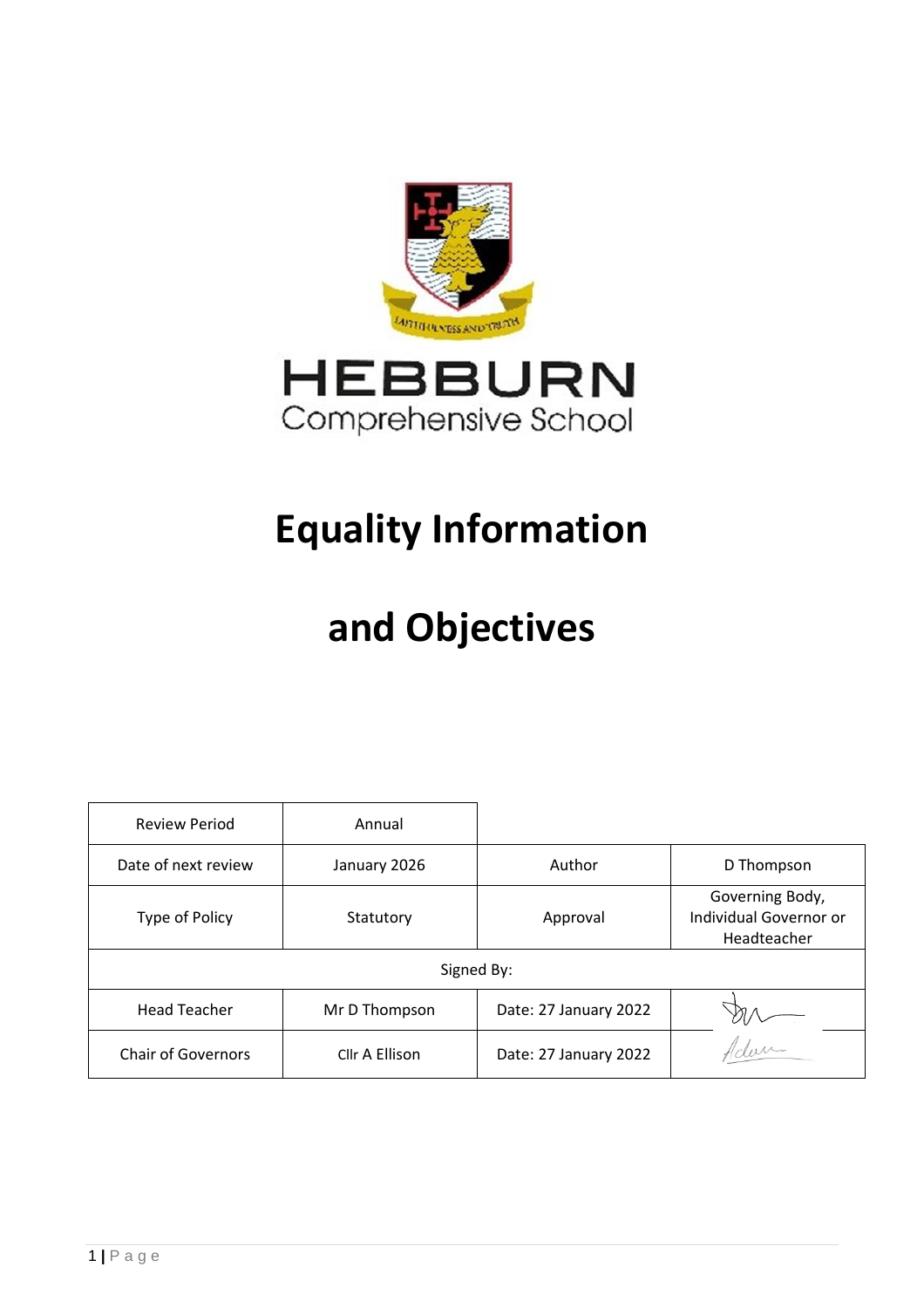### **Vision and Values**

Our vision at Hebburn Comprehensive School is to have a harmonious community where the emphasis for all is on learning and achievement, where pupils feel safe and happy and where a culture of success and ambition is embedded and celebrated throughout the school and wider community. We aim to raise the aspirations of all our young people, inculcating a respect for one another and for the values of learning, citizenship and tolerance. Through challenge, partnership and support, we aim to raise standards of achievement further; create a genuine sense of community spirit; and enhance all of our pupils' life chances for the future.

We shall know we are succeeding as:

- motivation and participation continue to increase;
- standards of literacy and numeracy continue to improve;
- achievement for all groups continues to rise;
- an increasing number of pupils proceeds to further and higher education; and when
- all pupils feel a sense of belonging, reflected in corporate ownership, corporate values, corporate pride and a corporate desire to maximise the potential of learning and to celebrate achievement.

#### **Public Sector Duty (PSED)**

#### **1. Aims**

At Hebburn Comprehensive we aim to meet our obligations under the public sector equality duty by having due regard to:

(a) eliminate discrimination, harassment, victimisation and any other conduct that is prohibited by or under the Equality Act 2010;

(b) advance equality of opportunity between persons who share a relevant protected characteristic and persons who do not share it;

(c) foster good relations between persons who share a relevant protected characteristic and persons who do not share it.

#### **2. Legislation and Guidance**

This policy meets the requirements under the following legislation:

- [The Equality Act 2010,](http://www.legislation.gov.uk/ukpga/2010/15/contents) which introduced the public sector equality duty and protects people from discrimination
- [The Equality Act 2010 \(Specific Duties\) Regulations 2011,](http://www.legislation.gov.uk/uksi/2011/2260/contents/made) which require schools to publish information to demonstrate how they are complying with the public sector equality duty and to publish equality objectives
- This document is also based on Department for Education (DfE) guidance: [The Equality Act 2010 and](https://www.gov.uk/government/uploads/system/uploads/attachment_data/file/315587/Equality_Act_Advice_Final.pdf)  [schools.](https://www.gov.uk/government/uploads/system/uploads/attachment_data/file/315587/Equality_Act_Advice_Final.pdf)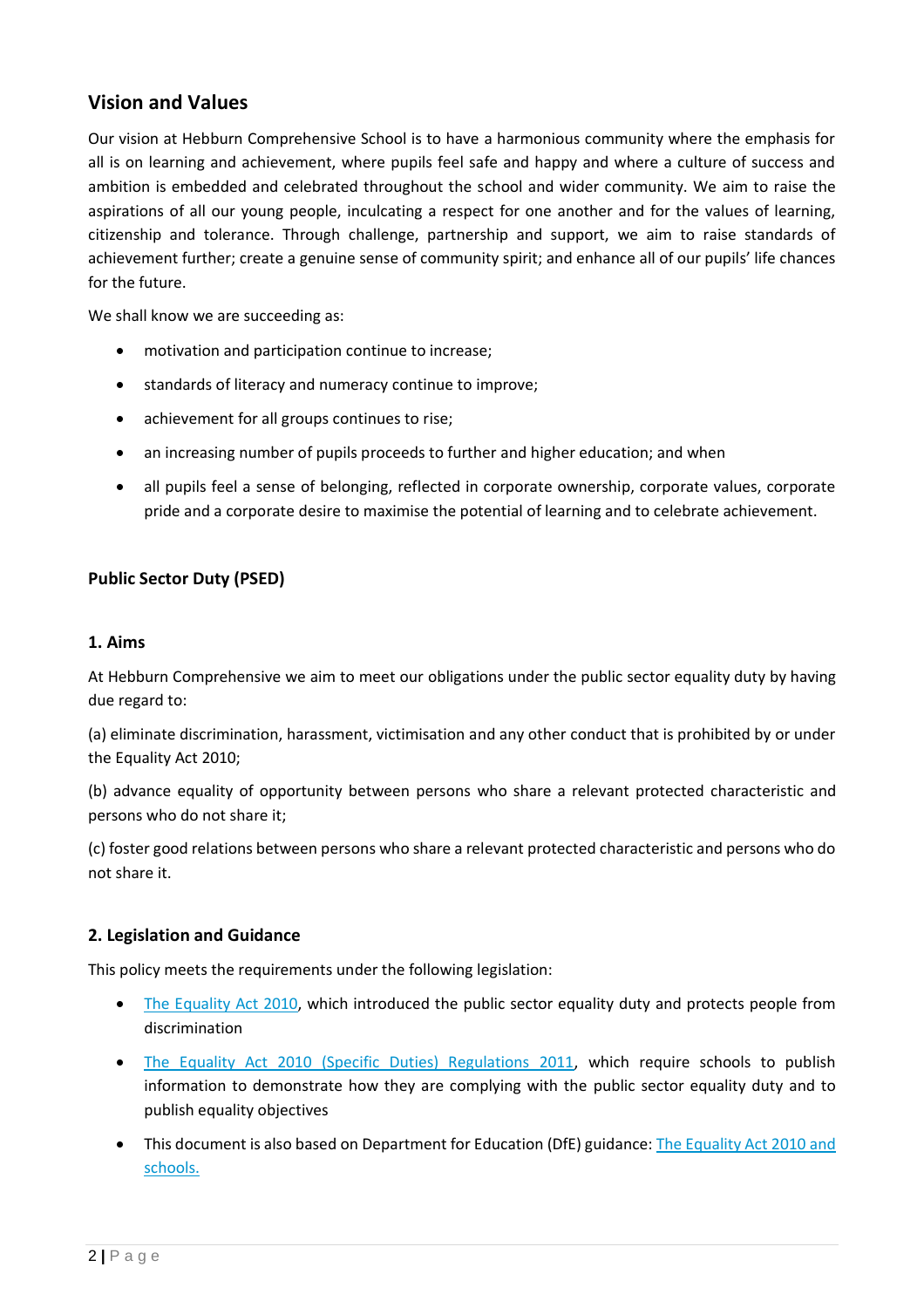#### **3. Roles and responsibilities**

The Governing Board will:

- Ensure that the equality information and objectives as set out in this statement are published and communicated throughout the school, including to staff, pupils and parents, and that they are reviewed and updated at least once every four years
- Delegate responsibility for monitoring the achievement of the objectives on a daily basis to the Head Teacher

The Head Teacher will:

- Promote knowledge and understanding of the equality objectives amongst staff and pupils
- Ensure all school staff have regard to this document and work together to achieve the objectives as set out in section 8.

#### **4. Eliminating Discrimination**

- The school is aware of its obligations under the Equality Act 2010 and complies with nondiscrimination provisions.
- Where relevant, our policies include reference to the importance of avoiding discrimination and other prohibited conduct.
- Staff and governors are reminded of their responsibilities under the Equality Act.

#### **5. Equality of Opportunity**

As set out in the DfE guidance on the Equality Act, the school aims to advance equality of opportunity by:

- Removing or minimising disadvantages suffered by people which are connected to a particular characteristic they have.
- Taking steps to meet the particular needs of people who have a particular characteristic.
- Encouraging people who have a particular characteristic to participate fully in any activities.

In fulfilling this aspect of the duty, the school will:

- Publish attainment data each academic year showing how pupils with different characteristics are performing
- Analyse the above data to determine strengths and areas for improvement, implement actions in response and publish this information
- Make evidence available to identify improvements for specific groups (e.g. declines in incidents of homophobic or transphobic bullying)

Publish further data about any issues associated with particular protected characteristics, identifying any issues which could affect our own pupils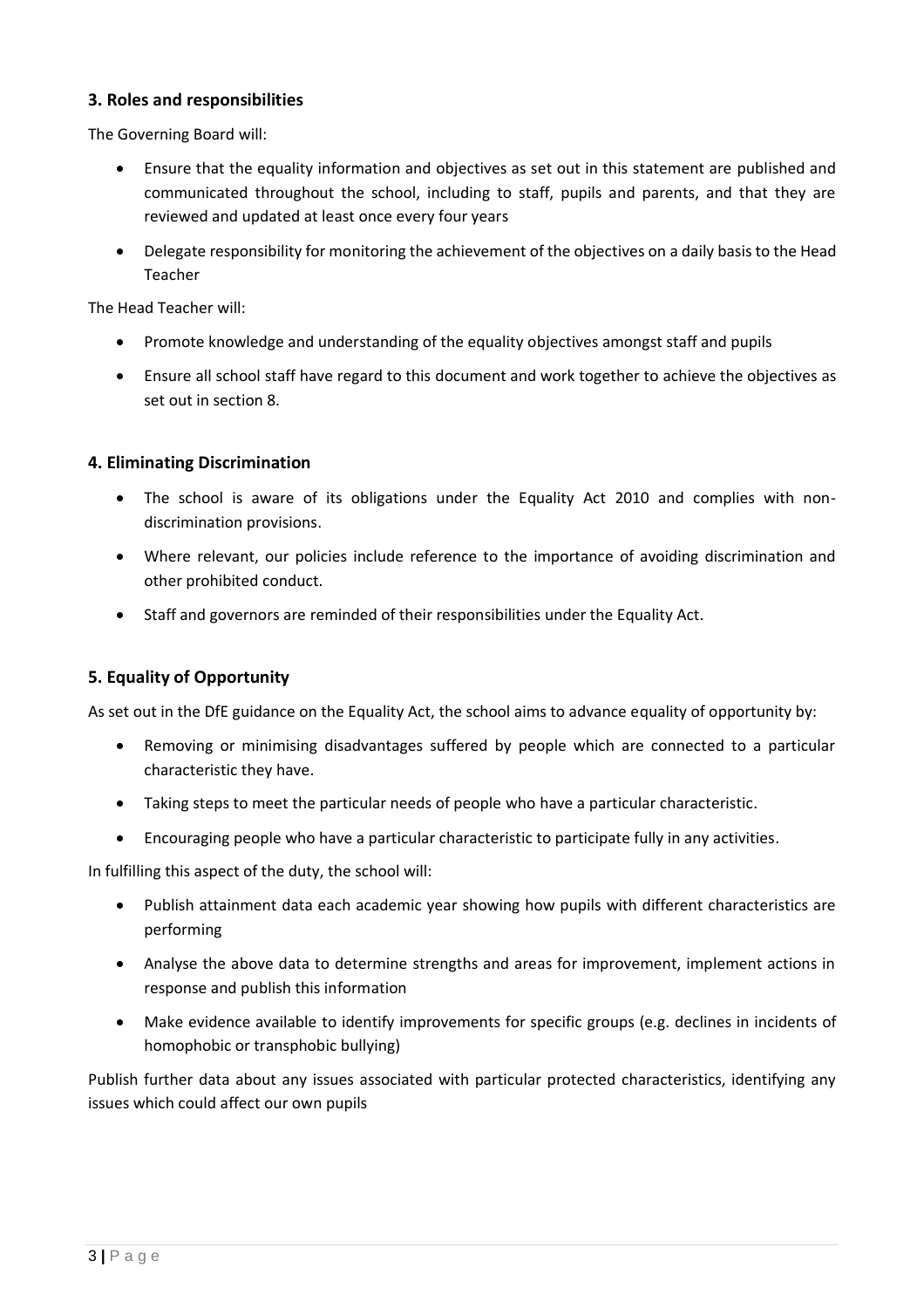#### **6. Fostering Good Relations**

The school aims to foster good relations between those who share a protected characteristic and those who do not share it by:

- Promoting tolerance, friendship and understanding in all aspects of school life and curriculum delivery
- Having assembly themes that deal with a range of relevant issues.
- Working closely with our local community.
- Encouraging and implementing initiatives to deal with potential tensions between different groups of pupils within the school and working with organisations such as 'Show Racism the Red Card.'

#### **7. Equality Considerations in Decision Making**

The school ensures it has due regard to equality considerations whenever significant decisions are made.

The school always considers the impact of decisions on particular groups. For example, when a school trip or activity is being planned, the school considers whether the trip:

- Is accessible to pupils with disabilities
- Has equivalent facilities for boys and girls
- Allows disadvantaged pupils to take part

We believe that the Equality Act provides a framework to support our commitment to valuing diversity, tackling discrimination, promoting equality and fostering good relationships between people. It also ensures that we continue to tackle issues of disadvantage and underachievement of different groups.

Our approach to equality is based on the following key principles:

- All learners are of equal value
- We recognise and respect difference
- We foster positive attitudes and relationships and hold a shared sense of belonging.
- We promote good practice in staff recruitment, retention and development.
- We aim to remove any inequalities across all aspects of school life
- We have high expectations of all members of the school community

In order to ensure that all pupils are protected from discrimination, the school collects information on protected characteristics.

In addition to pupils with protected characteristics, we gather further information on the following groups of pupils:

- Pupils eligible for Free School Meals (FSM)
- Pupils with Special Educational Needs and/or disabilities (SEND)
- Pupils in receipt of the Pupil Premium
- Pupils with English as an Additional Language (EAL)